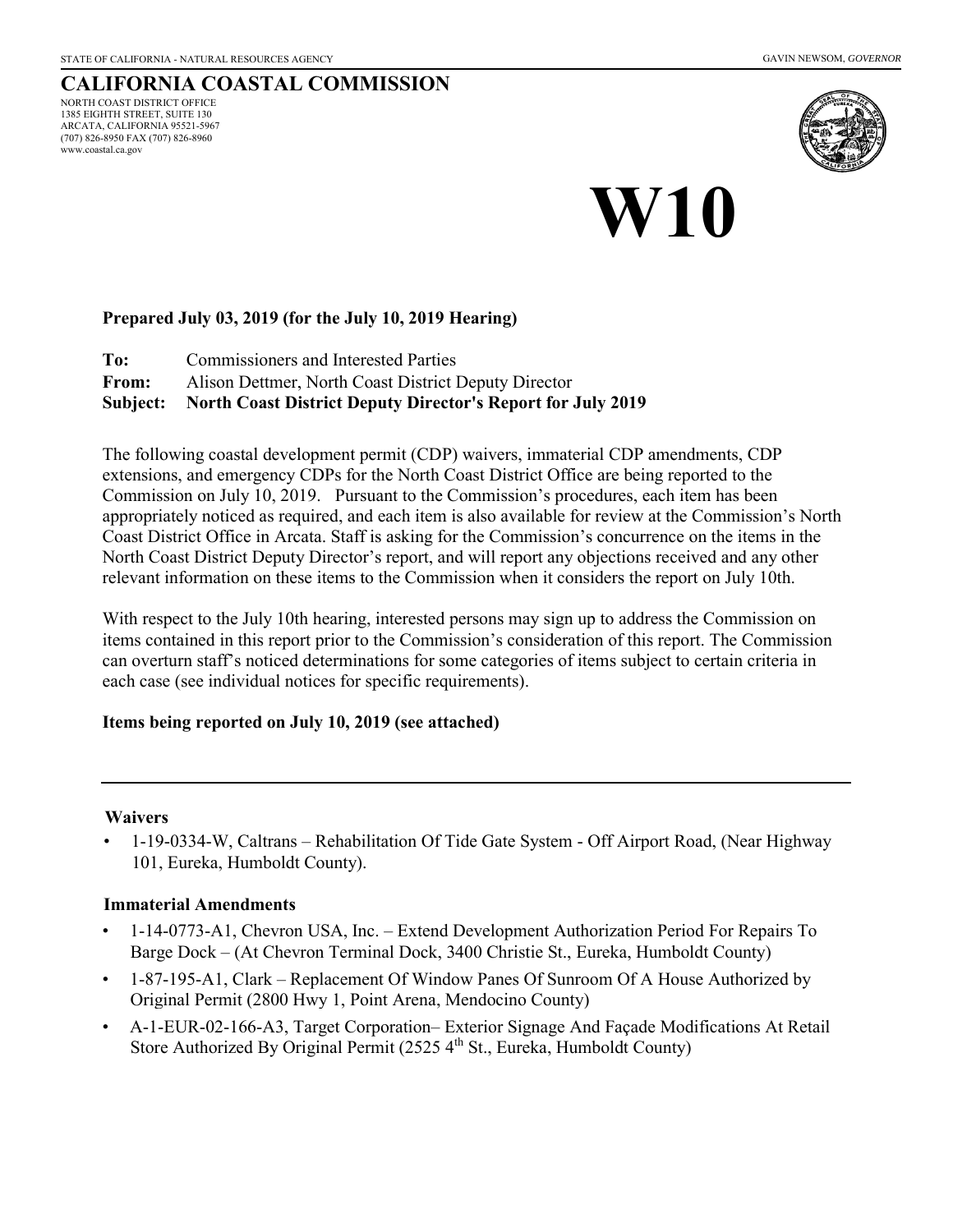#### **CALIFORNIA COASTAL COMMISSION** NORTH COAST DISTRICT OFFICE 1385 EIGHTH STREET. SU ITE 130 ARCATA, CALIFORNIA 95521-5967 PH (707) 826-8950 FAX (707) 826-8960<br><u>WWW.COASTAL.CA.GOV</u>



June 28, 2019

# **Coastal Development Permit De Minimis Waiver Coastal Act Section 30624.7**

Based on the project plans and information provided in your permit application for the development described below, the Executive Director of the Coastal Commission hereby waives the requirement for a Coastal Development Permit pursuant to Section 13238.1 , Title 14, California Code of Regulations. If, at a later date, this information is found to be incorrect or the plans revised, this decision will become invalid; and, any development occurring must cease until a coastal development permit is obtained or any discrepancy is resolved in writing.

#### **Waiver:** 1-19-0334-w

**Applicant:** California Department of Transportation (CalTrans), District 1 (Attn: Cassie Nichols)

**Location:** Off Airport Road where the 101 drainage outlets to Eureka Slough (behind the Farm Store on Jacobs Avenue - near Highway 101, post mile (PM) 80.8).

**Proposed Development:** Follow-up authorization involving the rehabilitation of a failing dual tide gate system with a fish-friendly tide gate system completed under an Emergency Permit issued on March 22, 2019 (G-1-19-0014). The work area was confined to within the structure itself, comprised of approximately 8 feet at the outlet and bay side baffle, a 26-foot-long culvett, an 18-foot area between the inlet and ditch side baffle, and the same size area for the second box culvert. The old top-hinge tide gates and associated hardware were removed, and then two fish-friendly gates were lowered into each by equipment staged on the access road above. Additionally, the sluice gates at the inlet of the culvert system, designed to facilitate maintenance and function of the tide gates, were replaced. Total construction duration, including staging, preparing for installation and correct tide levels, consisted of 5 days.

**Rationale:** Work took place during the low flow period of the outgoing tide within the existing concrete structure, and no equipment entered the wetted channel. Flow from the 101 Slough into the work area was blocked via a temporary diversion dam. The temporary diversion dam consisted of a steel baffle inserted into the existing channel slats that hold the existing debris racks (chain link barrier) at the upstream side of the inlet headwall. A ladder was used to allow access for one or two workers to enter the concrete structure and insert pumps to draw water out of the work area. Prior to pumping the water out of the work area, biologists from the National Marine Fisheries Service (NMFS), United States Fish & Wildlife Service (USFWS), California Department of Fish and Wildlife (CDF&W), and CalTrans provided fish exclusion and relocation. To remove enough water to work efficiently, both the inlet and outlet were baffled off. Any water leaking beyond the baffles was collected and pumped using fish screens to avoid uptake of aquatic life into the Eureka Slough. Erosion control Best Management Practices (BMPs), including, but not limited to, straw waddles, were maintained on either side of the County-owned access road that extends from Airport Road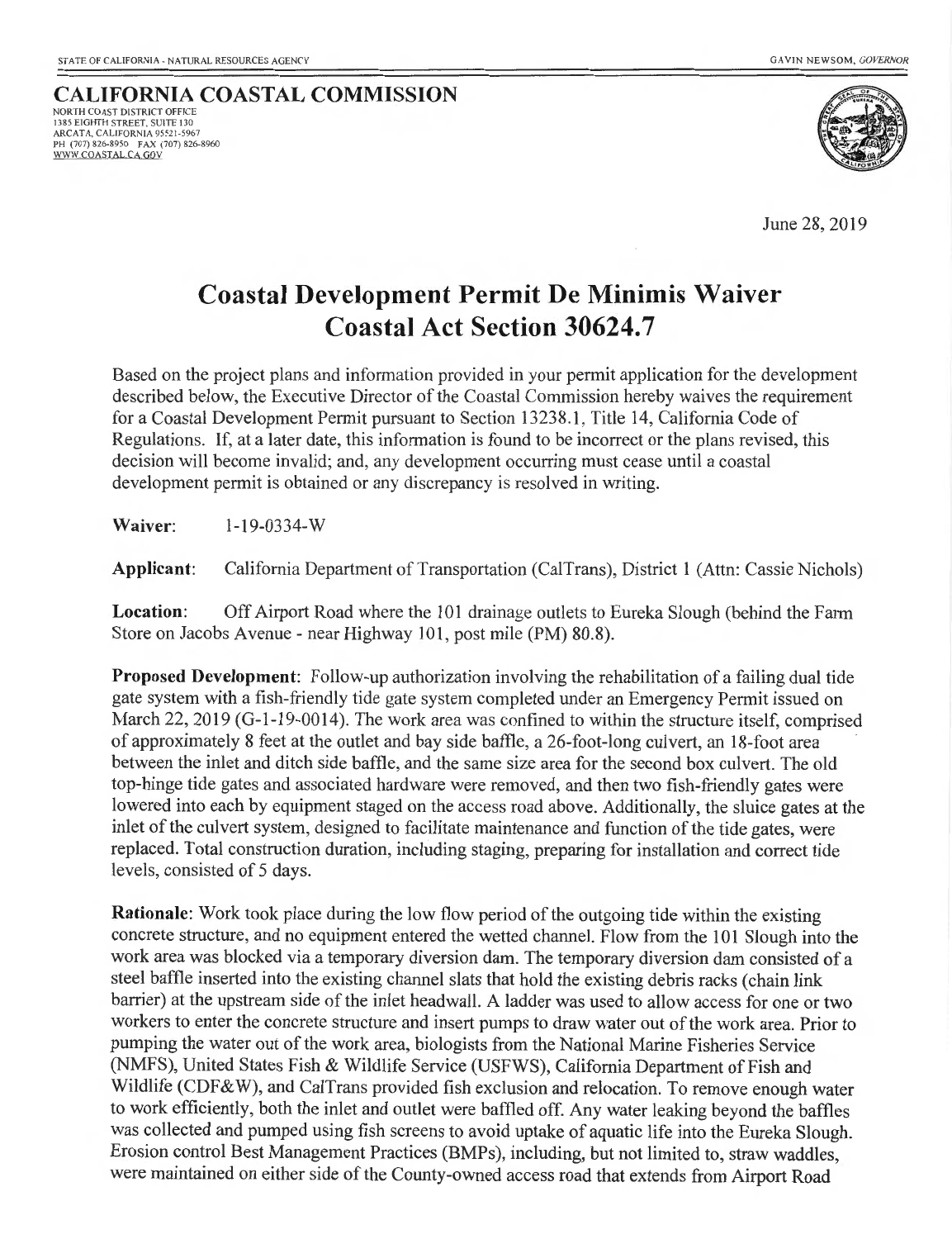along the levee to the tide gate. Disturbed soil on the access road was covered in straw to prevent erosion, and the existing stabilized construction entrance was continuously maintained. Through consultation with NMFS, the new tide gate system was designed and installed to maintain salinity appropriate to maintain eelgrass beds. In addition, the USFWS determined that the installation of the fish-friendly tide gates will have a permanent beneficial effect of increasing the spatial structure and quality of critical habitat for the federally listed tidewater goby.

The proposed development, both during emergency construction and as constructed, will not adversely impact coastal resources, public access, or public recreation opportunities, and is consistent with past Commission actions in the area and Chapter Three policies of the Coastal Act.

**This waiver will not become effective until reported to the Commission at its July 10, 2019 meeting and the site of the proposed development has been appropriately noticed, pursuant to 13054(b) of the California Code of Regulations.** The Notice of Pending Permit shall remain posted at the site until the waiver has been validated and no less than seven days prior to the Commission hearing. If four (4) Commissioners object to this waiver of permit requirements, a coastal development permit will be required.

Sincerely,

John Ainsworth **Executive Director** 

Clancy DeSmet Coastal Program Analyst

cc: Commissioners/File Humboldt County Planning & Development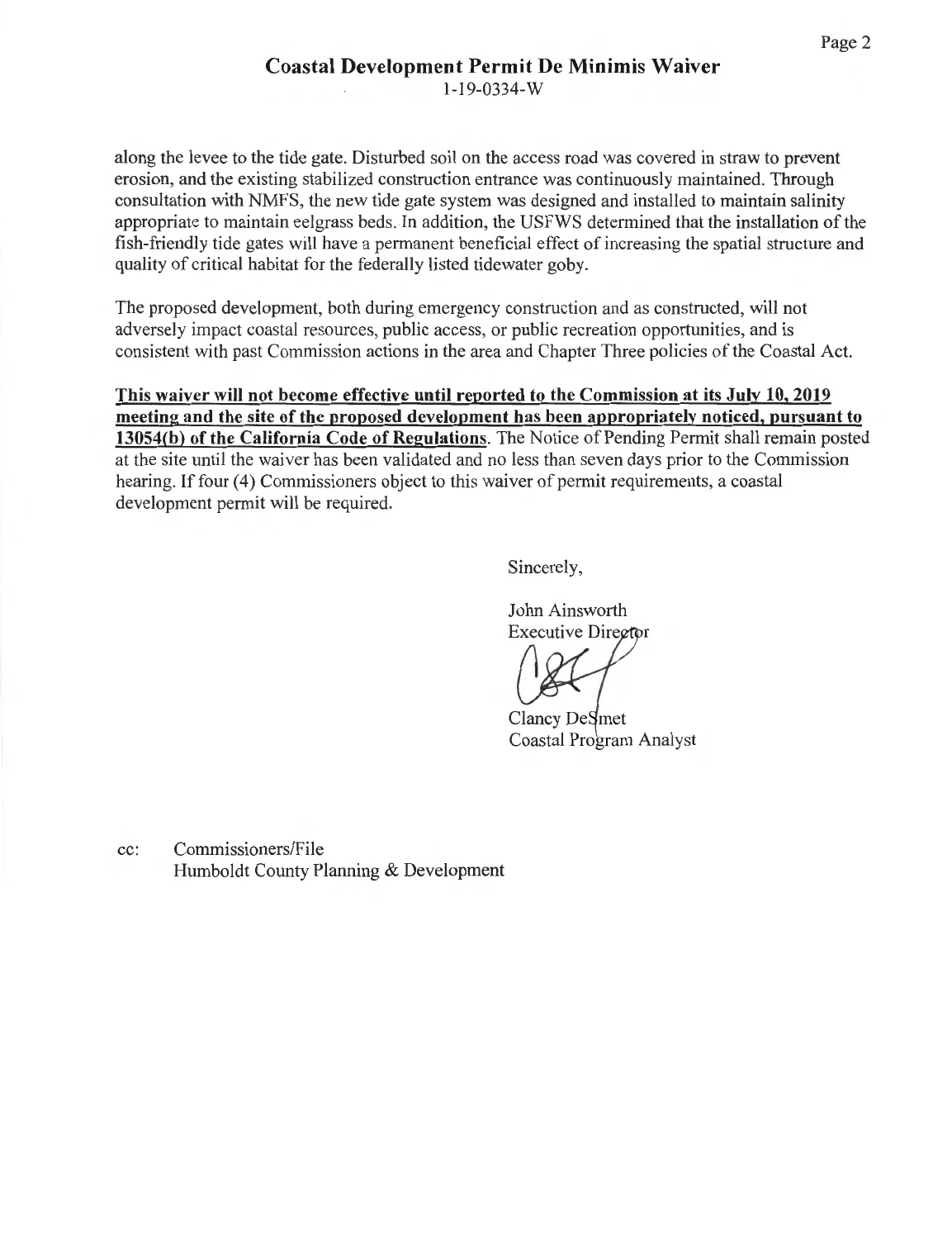#### **CALIFORNIA COASTAL COMMISSION**  NORTH COAST DISTRICT OFFICE 1385 EIGHTH STREET, SUITE 130 ARCATA, CALIFORNIA 95521-5967 PH (707) 826-8950 FAX (707) 826-8960<br>WWW.COASTAL.CA.GOV



# **NOTICE OF PROPOSED IMMATERIAL PERMIT AMENDMENT**

Coastal Development Permit Amendment No. **1-14-0773-A1**

June 25, 2019

**To:**All Interested Parties

**From:** John Ainsworth, Executive Director

- **Subject:** Permit No. **1-14-0773-A1** granted to **Chevron USA, Inc.** for: Structural repairs to an existing barge dock over a four-year period including the replacement of up to 100 timber piles.
- **Project Site:** Chevron Terminal dock, off the eastern shore of Humboldt Bay, on a tideland parcel adjacent to 3400 Christie Street, Eureka (APN 007-071-13)

#### **The Executive Director of the California Coastal Commission has reviewed a proposed amendment to the above referenced permit, which would result in the following change(s):**

 Chevron proposes to extend the development authorization period of the permit through December 31, 2020. All work will proceed as originally approved and conditioned, without increasing the maximum number of piles authorized for replacement and with no deviations from previously approved work methods, mitigation measures, or condition requirements, except that the authorization period would be extended two years.

#### **FINDINGS**

Pursuant to 14 Cal. Admin. Code Section 13166(b) this amendment is considered to be IMMATERIAL and the permit will be amended accordingly if no written objections are received within ten working days of the date of this notice. If an objection is received, the amendment must be reported to the Commission at the next regularly scheduled Commission hearing in San Luis Obispo in July 2019. This amendment has been considered "immaterial" for the following reason(s):

CDP 1-14-0773 authorizes Chevron to perform structural repairs to the Chevron Eureka Terminal from 2015-2018, including repair or replacement of piles, pile caps, stringers, support beams, wales, dolphins, lagging, decking, railings, and all connections between those elements. The approval allows for replacement of a maximum of 100 piles over the four-year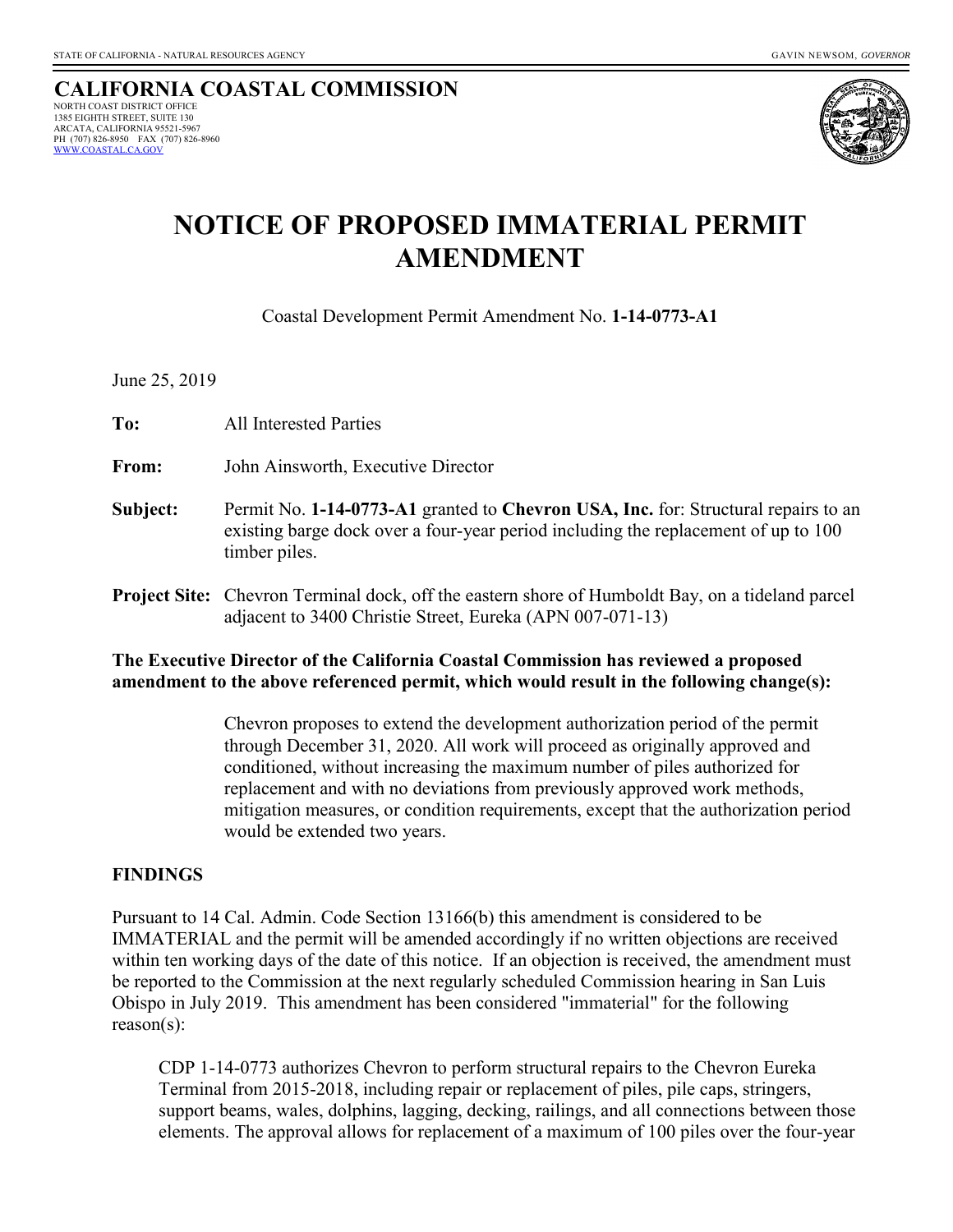#### **Notice of Proposed Immaterial Permit Amendment**  1-14-0773-A1

authorization period, with up to 25 piles replaced during any single year and up to 4 piles replaced per day. To date, 17 piles have been replaced under CDP 1-14-0773, all of which were replaced in 2015. The applicant wishes to perform additional structural repairs consistent with the terms and conditions of CDP 1-14-0773 during 2019 and potentially 2020 without increasing the maximum number of piles that could be replaced under the permit. The subject amendment would require modifications to Special Conditions 1 and 10 of CDP 1-14-0773 to change the final date of the authorization period from December 31, 2018 to December 31, 2020. See Attachment A for the proposed changes to the relevant special conditions to extend the development authorization period of the permit.

As amended, the special conditions of the permit would continue to ensure that the dock repair work will not adversely affect the biological productivity and quality of coastal waters, including through the imposition of (1) a seasonal work window for in-water construction activities to minimize conflicts with commercial and recreational fisheries; (2) sound impact avoidance and minimization measures and requirements for underwater acoustic monitoring during impact pile driving; (3) minimization, monitoring, and mitigation measures for potential disturbance to eelgrass habitat; (4) best management practices (BMPs) to minimize potential adverse impacts from the use of pressure-treated wood in the marine environment; and (5) other construction responsibilities.

Special Condition 1 of CDP 1-14-0773 requires the applicant to submit annually, for the review and approval of the Executive Director, a dock repair plan for each year of work to ensure that each year's planned development is consistent with all special conditions of the permit. Along with this amendment, the applicant has submitted an annual dock repair plan to the Executive Director for 2019 for the replacement of four piles and other miscellaneous dock structural repairs. The submitted work plan is consistent with the terms and conditions of CDP 1-14-0773 as amended, and demonstrates that the applicant has received authorization from other applicable permitting agencies including the U.S. Army Corps of Engineers, the Regional Water Quality Control Board, and the Humboldt Bay Harbor, Recreation, and Conservation District. Pursuant to Special Condition 1 as amended, any work proposed in 2020 will require the applicant to submit another annual dock repair plan by February 2020.

As the amended development does not have a potential for adverse impacts, either individually or cumulative on coastal resources or public access, the Executive Director has determined that the proposed amendment is immaterial.

#### **If you have any questions about the proposal or wish to register an objection, please contact Cristin Kenyon at the phone number provided above.**

**Attachment A**: Amendments to Special Conditions

cc: City of Eureka, Development Services Department Alec Ziegler, Pacific Affiliates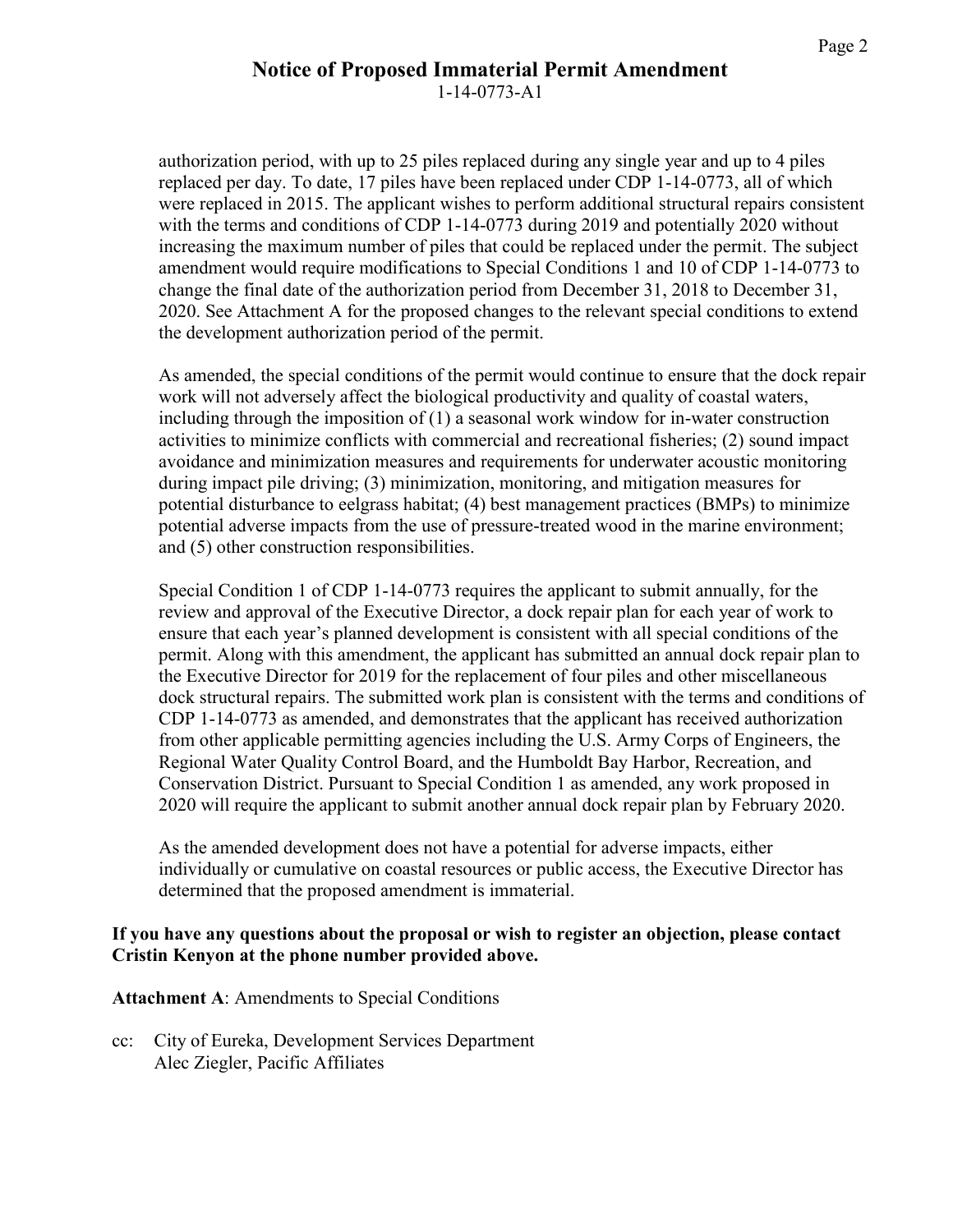### **Attachment A**

## **AMENDMENTS TO SPECIAL CONDITIONS OF CDP 1-14-0773 (CDP Amendment 1-14-0773-A1)**

The standard conditions and Special Conditions Nos. 1-14 of CDP No. 1-11-037 remain in full force and effect. Special Conditions 1 and 10 are modified as shown below and reimposed as conditions of CDP Amendment 1-14-0773-A1. Text to be deleted is shown in **bold strikethrough**, and text to be added appears in **bold double-underline.** Only those conditions proposed to be amended are shown. See CDP  $1\overline{-14\cdot 0773}$  for the full text of all the original permit conditions.

#### **1. Annual Dock Repair Plan.**

- A. BY FEBRUARY 15<sup>th</sup> OF **EACH YEAR OF REPAIR WORK FROM 2016 20182020**, the permittee shall submit, for the review and written approval of the Executive Director, a final dock repair plan for that year of dock construction **if any work is proposed** consistent with the terms and conditions of this permit. The final dock repair plan shall include:
	- 1. A project description and corresponding site plan that identify the proposed components of the dock to be repaired or replaced during that construction year including details about their location, size, material composition, and condition.
	- 2. A detailed work plan that describes the tentative order, duration, and timing of construction activities, and any changes from the previous year to the construction plans including the equipment, staging area, and disposal location utilized.
	- 3. A description of any work proposed for that construction year that may impact eelgrass habitat, including the number and location of piles proposed to be replaced within areas that may support eelgrass.
	- 4. Evidence that the proposed repairs will be consistent with all Standard and Special Conditions of this permit, including the limitations on the timing of inwater construction and number of piles to be replaced specified in Special Condition Nos. 2 and 10 below.
- B. The permittee shall undertake development in accordance with the approved final dock repair plans. Any proposed changes to the approved final dock repair plans shall be reported to the Executive Director. No changes to the approved final dock repair plans shall occur without a Commission amendment to this CDP, unless the Executive Director determines that no amendment is legally required.

 $\overline{\phantom{a}}$ <sup>1</sup> The conditions and findings of approval of CDP 1-14-0773 are available on the Commission's website: [https://documents.coastal.ca.gov/reports/2015/2/f9a-2-2015.pdf.](https://documents.coastal.ca.gov/reports/2015/2/f9a-2-2015.pdf)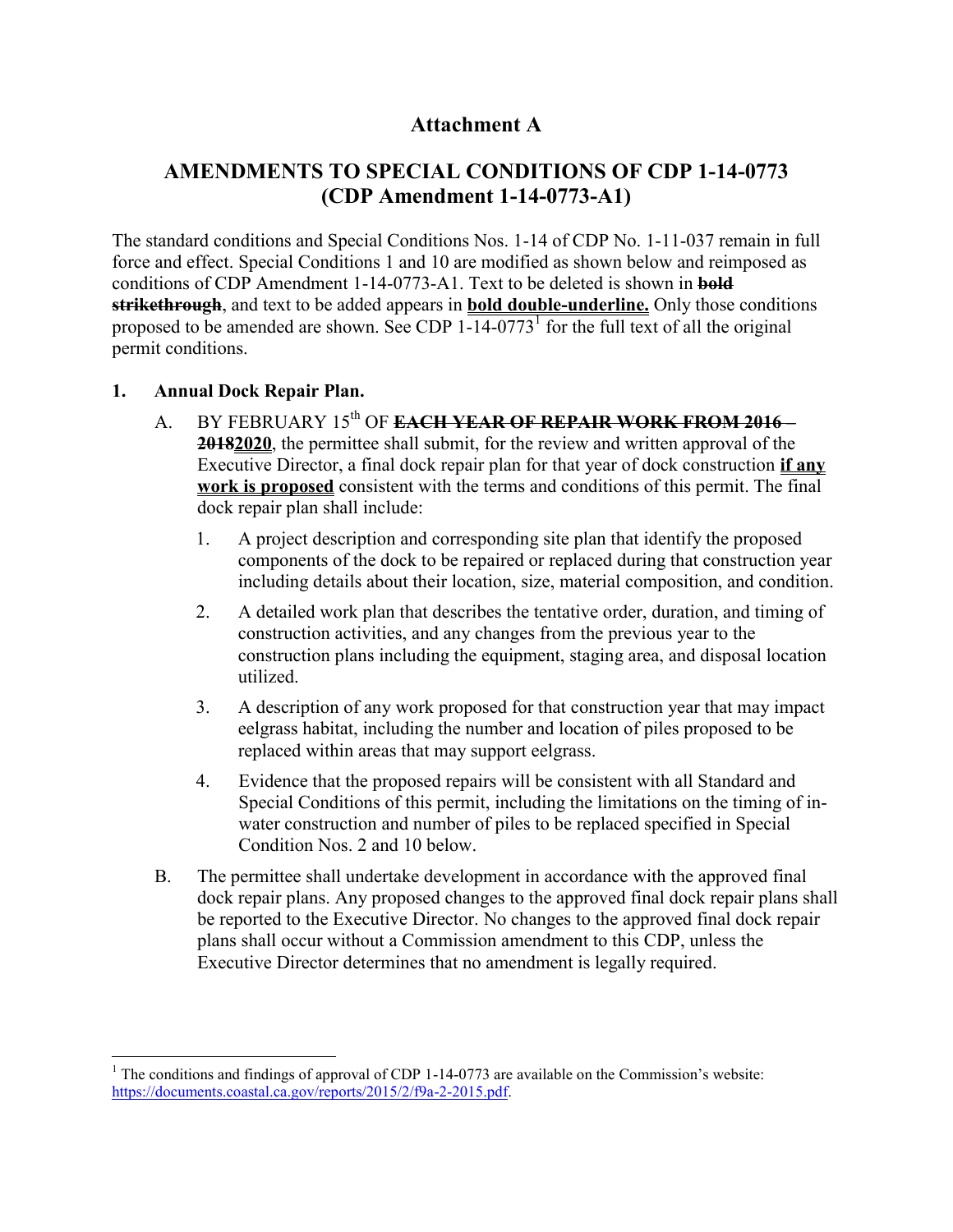#### **10. Limited Development Authorization.**

- A. This permit only authorizes repair and maintenance activities through December 31, **20182020**. All repair and maintenance development after that date shall require a new coastal development permit.
- B. The permittee shall replace a maximum of 100 piles over the 4-year period from 2015 through **20182020**, with a maximum of 25 piles placed during any single year and a maximum of 4 piles placed during any single day.
- C. All work shall involve repair or replacement of existing structural elements of the dock including piles, pile caps, stringers, support beams, wales, dolphins, lagging, decking, railings, and all connections between those elements. Not included shall be repairs to electrical, mechanical, or piping systems, or any expansion of the existing structure.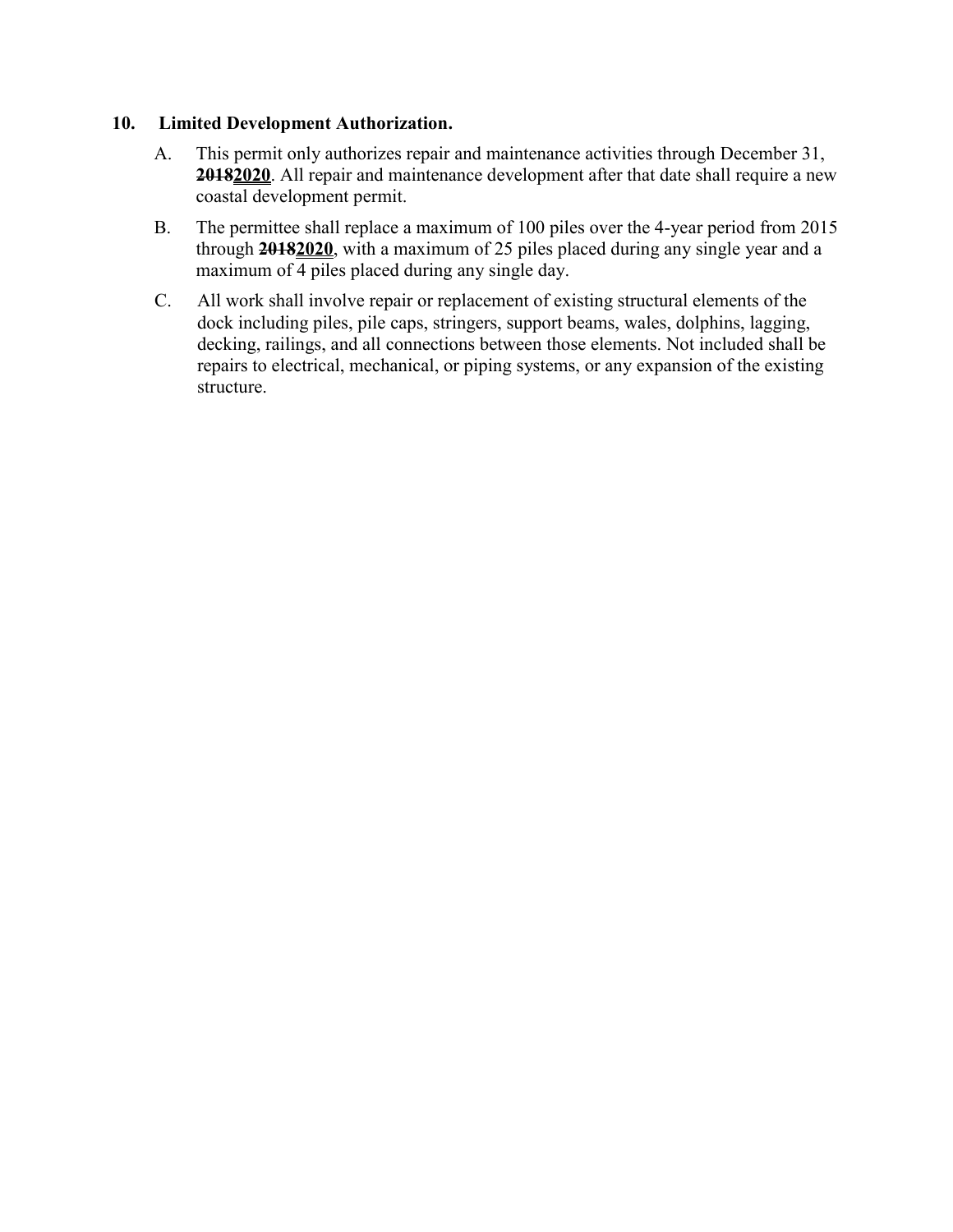#### **CALIFORNIA COASTAL COMMISSION** NORTH COAST DISTRICT OFFICE 1385 EIGHTH STREET, SUITE 130 ARCATA, CA 95521 VOICE (707) 826-8950 FAX (707) 826-8960 WWW.[COASTAL](http://www.coastal.ca.gov/).CA.GOV



# **NOTICE OF PROPOSED IMMATERIAL PERMIT AMENDMENT**

Coastal Development Permit Amendment No. **1-87-195-A1**

June 21, 2019

| To:      | <b>All Interested Parties</b>                                                                                                                 |
|----------|-----------------------------------------------------------------------------------------------------------------------------------------------|
| From:    | John Ainsworth, Executive Director                                                                                                            |
| Subject: | Permit Amendment No. 1-87-195-A1 requested by C.R Clark, amending the<br>original permit for a single-family home, garage, and septic system. |
|          | <b>Project Site:</b> 28000 Highway 1, Point Arena, Mendocino County (APN(s): $027-433-01$ ;-02)                                               |

#### **The Executive Director of the California Coastal Commission has reviewed a proposed amendment to the above referenced permit, which would result in the following change(s):**

 Replacement of all windows (approximately 88 in total) of an existing 300 square-foot sunroom attached to the existing single-family home. The work will consist of in-kind replacement of windows, and no expansion is proposed.

#### **FINDINGS**

Pursuant to 14 Cal. Admin. Code Section 13166(b) this amendment is considered to be IMMATERIAL and the permit will be amended accordingly if no written objections are received within ten working days of the date of this notice. If an objection is received, the amendment must be reported to the Commission at the next regularly scheduled Commission hearing. This amendment has been considered "immaterial" for the following reason(s):

 The proposed replacement windows are low-glare (11% visible outside reflectivity), partially shielded from public vantage points along Highway 1 by existing vegetation, and not visible from any public beaches. As such, the proposed work will not impact public views and will be compatible with the character of the surrounding area. Once the work is complete, the contractor will haul away the old glass for disposal outside the coastal zone in Petaluma. Moreover, as there is no public access on the bluff-top lot, construction work for the project will not interfere with public access to the coast.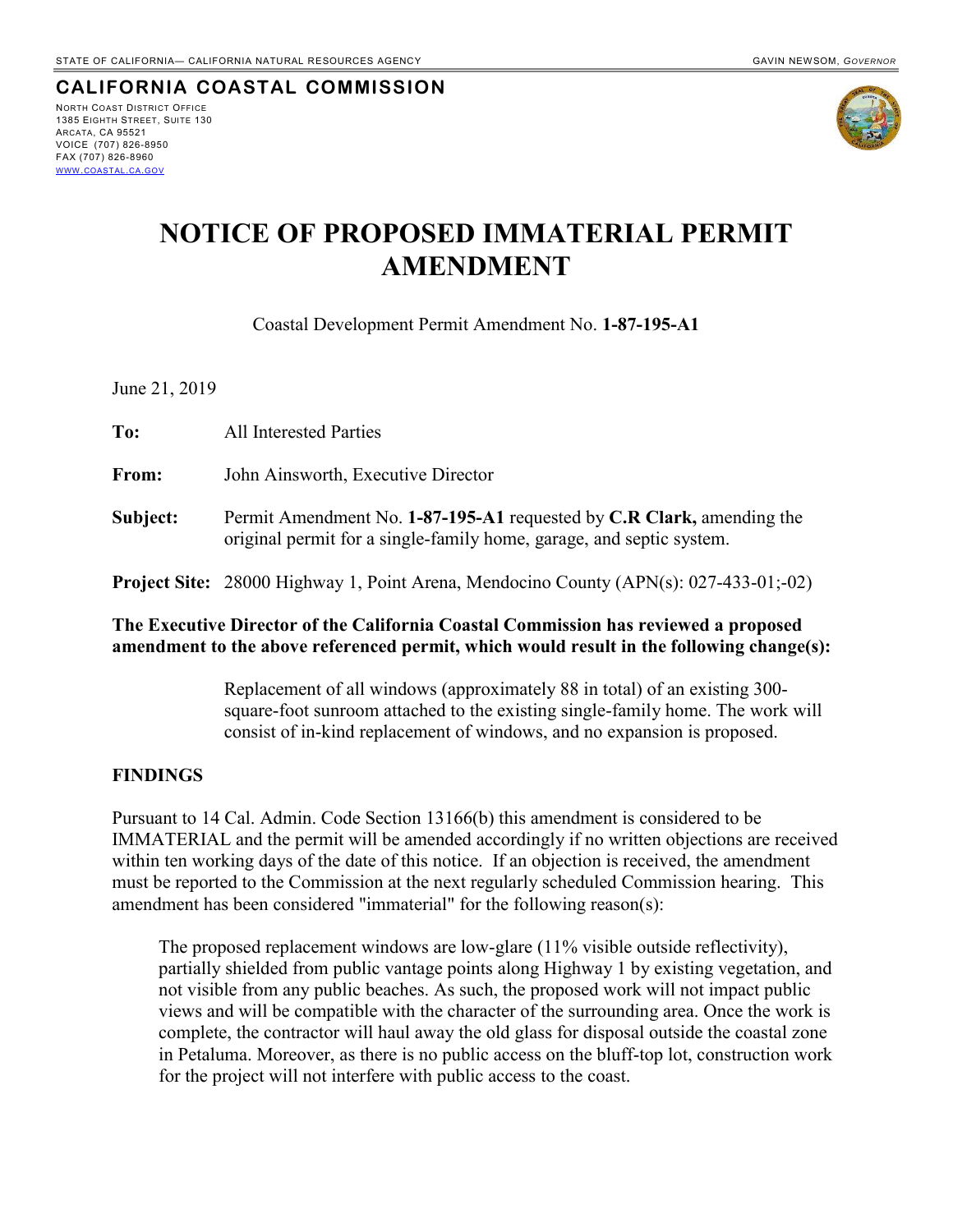## **Notice of Proposed Permit Amendment**

1-87-195-A2

 As the amended development does not have a potential for adverse impacts, either individually or cumulatively on coastal resources or public access, the Executive Director has determined that the proposed amendment is immaterial.

**If you have any questions about the proposal or wish to register an objection, please contact Destiny Preston at the phone number provided above.**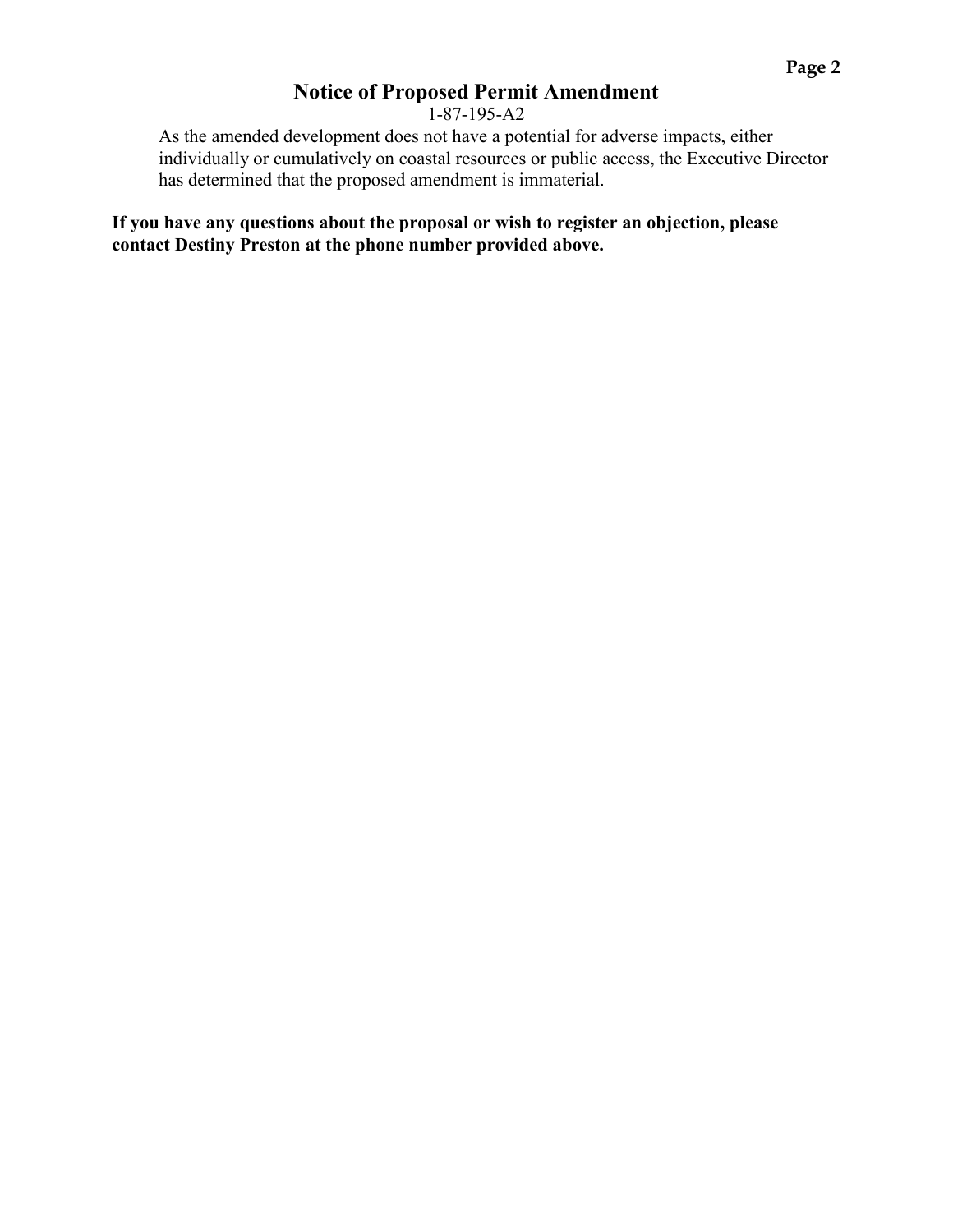

# **NOTICE OF PROPOSED IMMATERIAL PERMIT AMENDMENT**

Coastal Development Permit Amendment No. **A-1-EUR-02-166-A3**

June 25, 2019

**To:**All Interested Parties

**From:** John Ainsworth, Executive Director

**Subject:** Permit No. **A-1-EUR-02-166** granted to **Target Corporation** for: Demolition of the existing vacant Montgomery Wards building and construction of a new, 126,563 square-foot retail store with a 8,081-square-foot garden center on 11.5 acres. The project also included repaving the existing parking area, adding landscaping, and constructing public access along Eureka Slough and to the existing boat ramp. One previous amendment request was withdrawn, and a second immaterial amendment added refrigeration units, enhanced security systems, crosswalk curb-cut ramp inserts, and concrete bollards at the store entry.

**Project Site:** 2525 4th St, Eureka, Humboldt County (APN 002-201-08)

#### **The Executive Director of the California Coastal Commission has reviewed a proposed amendment to the above referenced permit, which would result in the following change(s):**

 Modifications to the building façade and exterior signage, including changes to sign messaging on the two existing monument signs, replacement of shade fabric at the southwest corner of the building, application of new paint on all four sides of the building, and changes to building-mounted signage.

#### **FINDINGS**

Pursuant to 14 Cal. Admin. Code Section 13166(b) this amendment is considered to be IMMATERIAL and the permit will be amended accordingly if no written objections are received within ten working days of the date of this notice. If an objection is received, the amendment must be reported to the Commission at the next regularly scheduled Commission hearing in San Luis Obispo in July 2019. This amendment has been considered "immaterial" for the following reason(s):

 The proposed exterior cosmetic changes to the store building and monument signs are consistent with the special conditions of CDP A-1-EUR-02-166, including the design